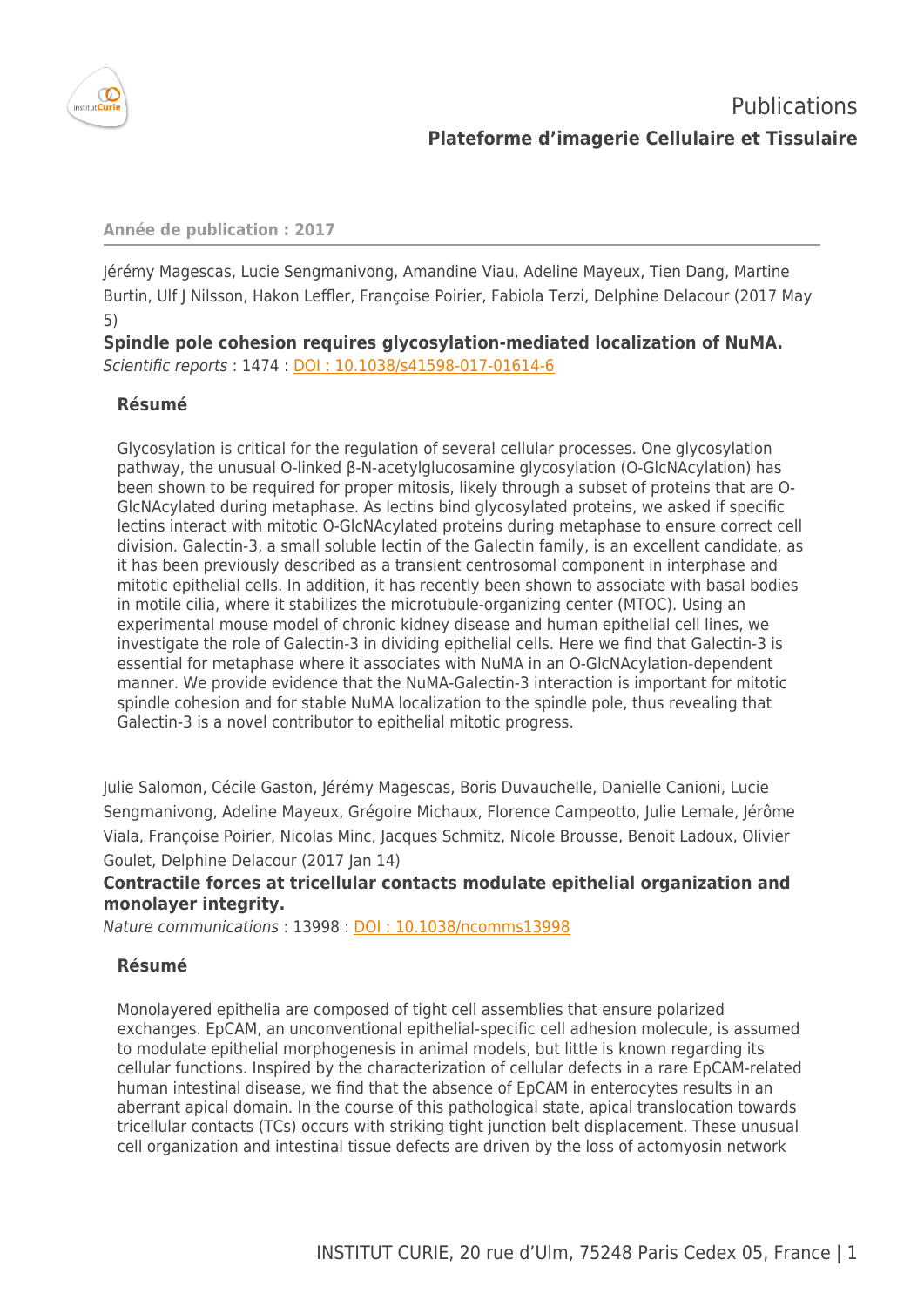

**Publications Plateforme d'imagerie Cellulaire et Tissulaire**

homoeostasis and contractile activity clustering at TCs, yet is reversed by myosin-II inhibitor treatment. This study reveals that adequate distribution of cortical tension is crucial for individual cell organization, but also for epithelial monolayer maintenance. Our data suggest that EpCAM modulation protects against epithelial dysplasia and stabilizes human tissue architecture.

#### **Année de publication : 2016**

Selma Maacha, Océane Anezo, Malika Foy, Géraldine Liot, Laurence Mery, Cécile Laurent, Xavier Sastre-Garau, Sophie Piperno-Neumann, Nathalie Cassoux, Nathalie Planque, Simon Saule (2016 Apr 21)

#### **Protein Tyrosine Phosphatase 4A3 (PTP4A3) Promotes Human Uveal Melanoma Aggressiveness Through Membrane Accumulation of Matrix Metalloproteinase 14 (MMP14).**

Investigative ophthalmology & visual science : 1982-90 : [DOI : 10.1167/iovs.15-18780](http://dx.doi.org/10.1167/iovs.15-18780)

## **Résumé**

To study PTP4A3 phosphatase and MMP14 metalloprotease synergy in uveal melanoma aggressiveness.

Tao Zou, Fatimata Dembele, Anne Beugnet, Lucie Sengmanivong, Ario de Marco, Min-Hui Li (2016 Mar 24)

#### **Nanobody-functionalized polymersomes.**

Journal of controlled release : official journal of the Controlled Release Society : e79-80 : [DOI :](http://dx.doi.org/10.1016/j.jconrel.2015.05.132) [10.1016/j.jconrel.2015.05.132](http://dx.doi.org/10.1016/j.jconrel.2015.05.132)

#### **Résumé**

Carlos A Niño, David Guet, Alexandre Gay, Sergine Brutus, Frédéric Jourquin, Shweta Mendiratta, Jean Salamero, Vincent Géli, Catherine Dargemont (2016 Jan 20)

# **Posttranslational marks control architectural and functional plasticity of the nuclear pore complex basket.**

The Journal of cell biology : 167-80 : **DOI : 10.1083/jcb.201506130** 

## **Résumé**

The nuclear pore complex (NPC) serves as both the unique gate between the nucleus and the cytoplasm and a major platform that coordinates nucleocytoplasmic exchanges, gene expression, and genome integrity. To understand how the NPC integrates these functional constraints, we dissected here the posttranslational modifications of the nuclear basket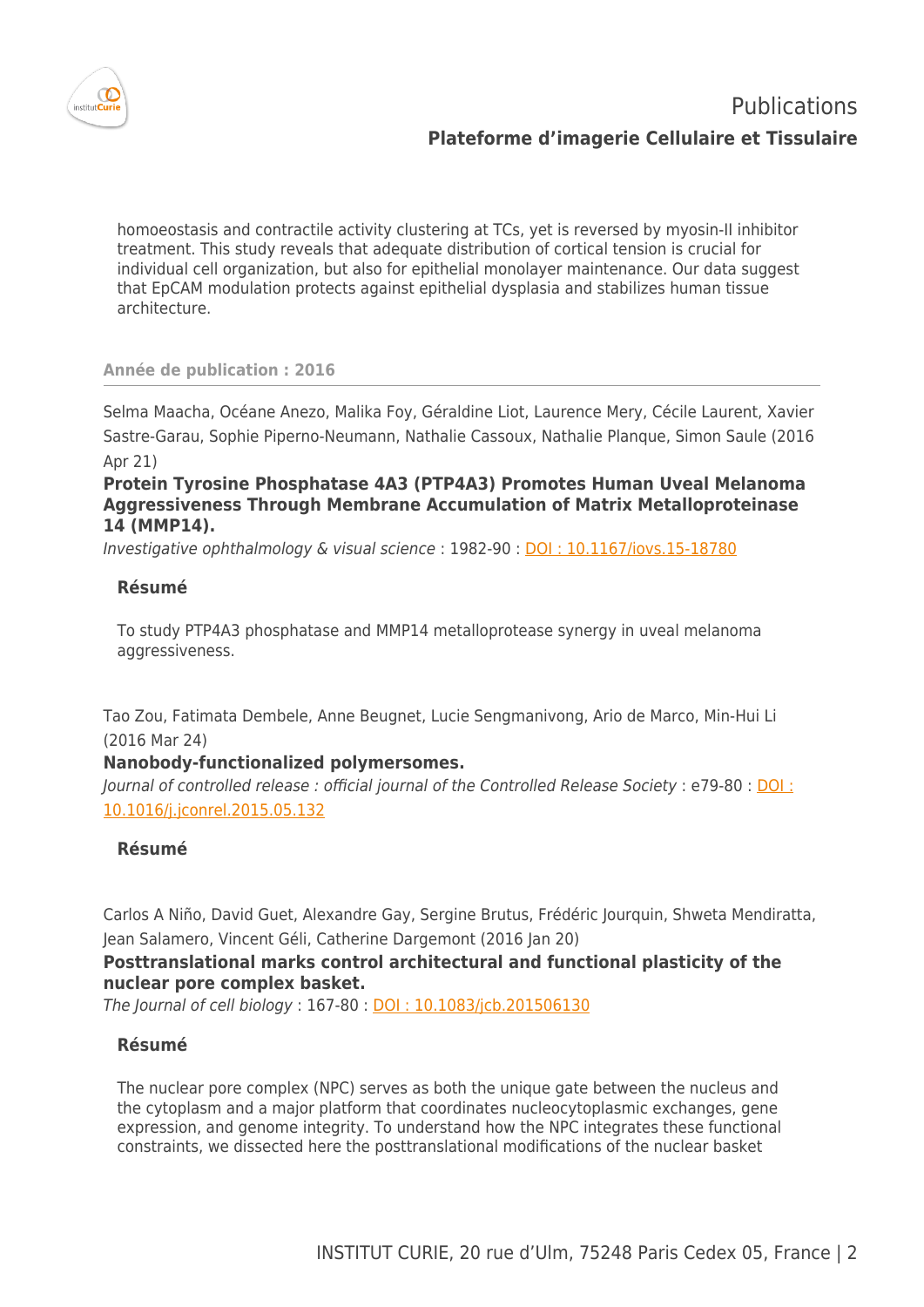

**Publications Plateforme d'imagerie Cellulaire et Tissulaire**

protein Nup60 and analyzed how they intervene to control the plasticity of the NPC. Combined approaches highlight the role of monoubiquitylation in regulating the association dynamics of Nup60 and its partner, Nup2, with the NPC through an interaction with Nup84, a component of the Y complex. Although major nuclear transport routes are not regulated by Nup60 modifications, monoubiquitylation of Nup60 is stimulated upon genotoxic stress and regulates the DNA-damage response and telomere repair. Together, these data reveal an original mechanism contributing to the plasticity of the NPC at a molecular-organization and functional level.

Cédric Delevoye, Xavier Heiligenstein, Léa Ripoll, Floriane Gilles-Marsens, Megan K Dennis, Ricardo A Linares, Laura Derman, Avanti Gokhale, Etienne Morel, Victor Faundez, Michael S Marks, Graça Raposo (2016 Jan 4)

# **BLOC-1 Brings Together the Actin and Microtubule Cytoskeletons to Generate Recycling Endosomes.**

Current biology : CB : 1-13 : [DOI : 10.1016/j.cub.2015.11.020](http://dx.doi.org/10.1016/j.cub.2015.11.020)

## **Résumé**

Recycling endosomes consist of a tubular network that emerges from vacuolar sorting endosomes and diverts cargoes toward the cell surface, the Golgi, or lysosome-related organelles. How recycling tubules are formed remains unknown. We show that recycling endosome biogenesis requires the protein complex BLOC-1. Mutations in BLOC-1 subunits underlie an inherited disorder characterized by albinism, the Hermansky-Pudlak Syndrome, and are associated with schizophrenia risk. We show here that BLOC-1 coordinates the kinesin KIF13A-dependent pulling of endosomal tubules along microtubules to the Annexin A2/actin-dependent stabilization and detachment of recycling tubules. These components cooperate to extend, stabilize and form tubular endosomal carriers that function in cargo recycling and in the biogenesis of pigment granules in melanocytic cells. By shaping recycling endosomal tubules, our data reveal that dysfunction of the BLOC-1-KIF13A-Annexin A2 molecular network underlies the pathophysiology of neurological and pigmentary disorders.

Topkaya D., Lafont D., Poyer F., Garcia G., Albrieux F., Maillard P., Bretonniere Y., Dumoulin F.  $(2016 \text{ lan } 1)$ 

**Design of an amphiphilic porphyrin exhibiting high in vitro photocytotoxicity** NEW JOURNAL OF CHEMISTRY : 40 : 2044-2050 : [DOI : 10.1039/c5nj02716k](http://dx.doi.org/10.1039/c5nj02716k)

## **Résumé**

A porphyrin monosubstituted by three triethyleneglycol chains grafted on a pentaerythritol skeleton was designed to display an optimized amphiphilicity for an enhanced cellular uptake and thus to exert enhanced photocytotoxicity. This porphyrin proved to be an excellent photosensitiser with submicromolar IC50.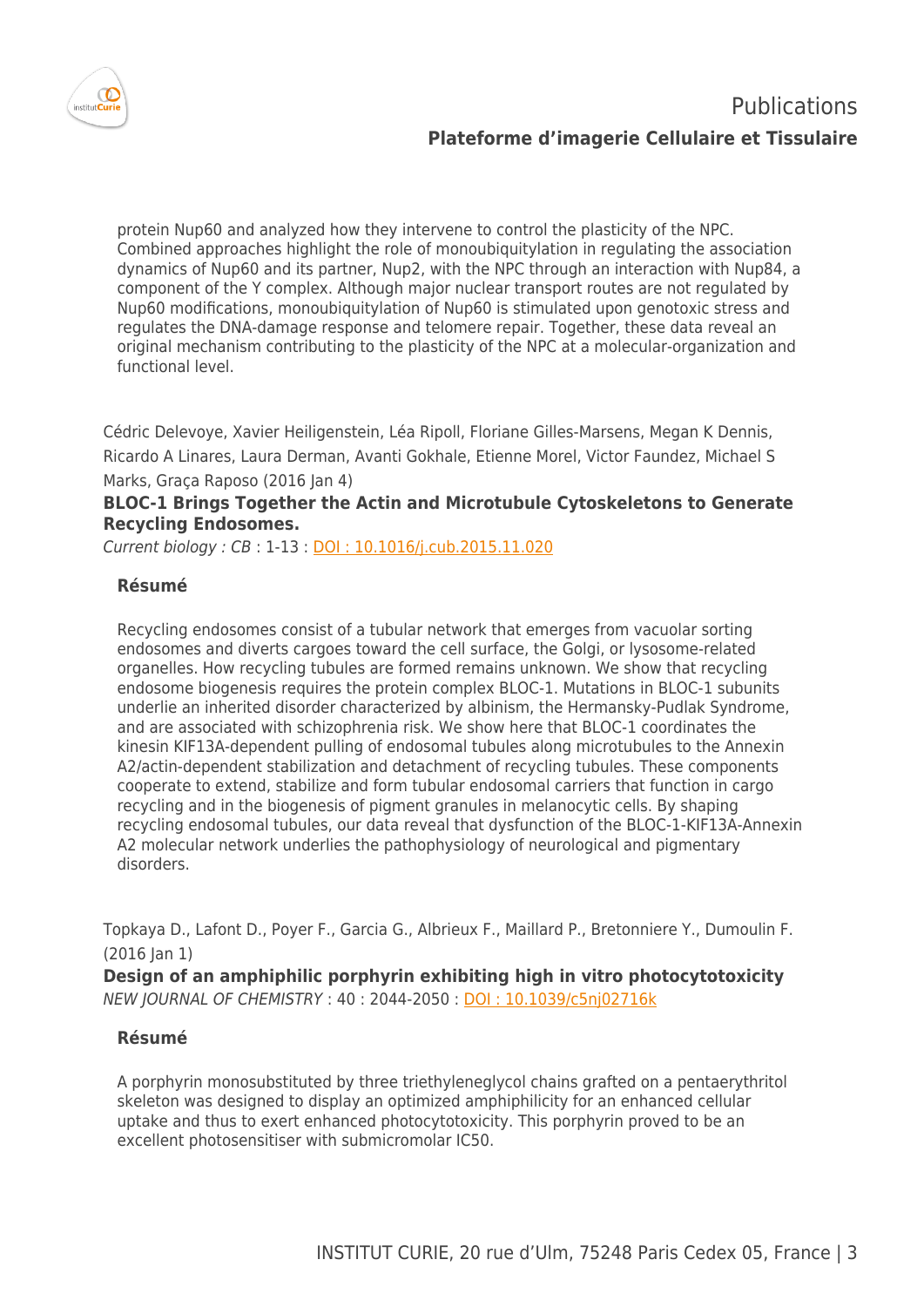

#### **Année de publication : 2015**

Velot L., Molina A., Rodrigues-Ferreira S., Nehlig A., Bouchet B.P., Morel M., Leconte L., Serre L., Arnal I., Braguer D., Savina A., Honore S., Nahmias C. (2015 Dec 22) **Negative regulation of EB1 turnover at microtubule plus ends by interaction**

**with microtubule-associated protein ATIP3.**

Oncotarget : 6 : 43557-70 : [DOI : 10.18632/oncotarget.6196](http://dx.doi.org/10.18632/oncotarget.6196)

## **Résumé**

The regulation of microtubule dynamics is critical to ensure essential cell functions. End binding protein 1 (EB1) is a master regulator of microtubule dynamics that autonomously binds an extended GTP/GDP-Pi structure at growing microtubule ends and recruits regulatory proteins at this location. However, negative regulation of EB1 association with growing microtubule ends remains poorly understood. We show here that microtubule-associated tumor suppressor ATIP3 interacts with EB1 through direct binding of a non-canonical prolinerich motif. Results indicate that ATIP3 does not localize at growing microtubule ends and that in situ ATIP3-EB1 molecular complexes are mostly detected in the cytosol. We present evidence that a minimal EB1-interacting sequence of ATIP3 is both necessary and sufficient to prevent EB1 accumulation at growing microtubule ends in living cells and that EB1 interaction is involved in reducing cell polarity. By fluorescence recovery of EB1-GFP after photobleaching, we show that ATIP3 silencing accelerates EB1 turnover at microtubule ends with no modification of EB1 diffusion in the cytosol. We propose a novel mechanism by which ATIP3-EB1 interaction indirectly reduces the kinetics of EB1 exchange on its recognition site, thereby accounting for negative regulation of microtubule dynamic instability. Our findings provide a unique example of decreased EB1 turnover at growing microtubule ends by cytosolic interaction with a tumor suppressor.

Rogov A., Irondelle M., Gomes F.R., Bode J., Staedler D., Passemard S., Courvoisier S., Yamamoto Y., Waharte F., Ciepielewski D., Rideau P., Gerber-Lemaire S., Alves F., Salamero J., Bonacina L., Wolf J.P. (2015 Oct 1)

# **Simultaneous Multiharmonic Imaging of Nanoparticles in Tissues for Increased Selectivity**

ACS Photonics : 2 : pp 1416-1422

## **Résumé**

We investigate the use of bismuth ferrite (BFO) nanoparticles for tumor tissue labeling in combination with infrared multiphoton excitation at 1250 nm. We report the efficient and simultaneous generation of second- and third-harmonic signals by the nanoparticles. On this basis, we set up a novel imaging protocol based on the co-localization of the two harmonic signals and demonstrate its benefits in terms of increased selectivity against endogenous background sources in tissue samples. Finally, we discuss the use of BFO nanoparticles as mapping reference structures for correlative light-electron microscopy.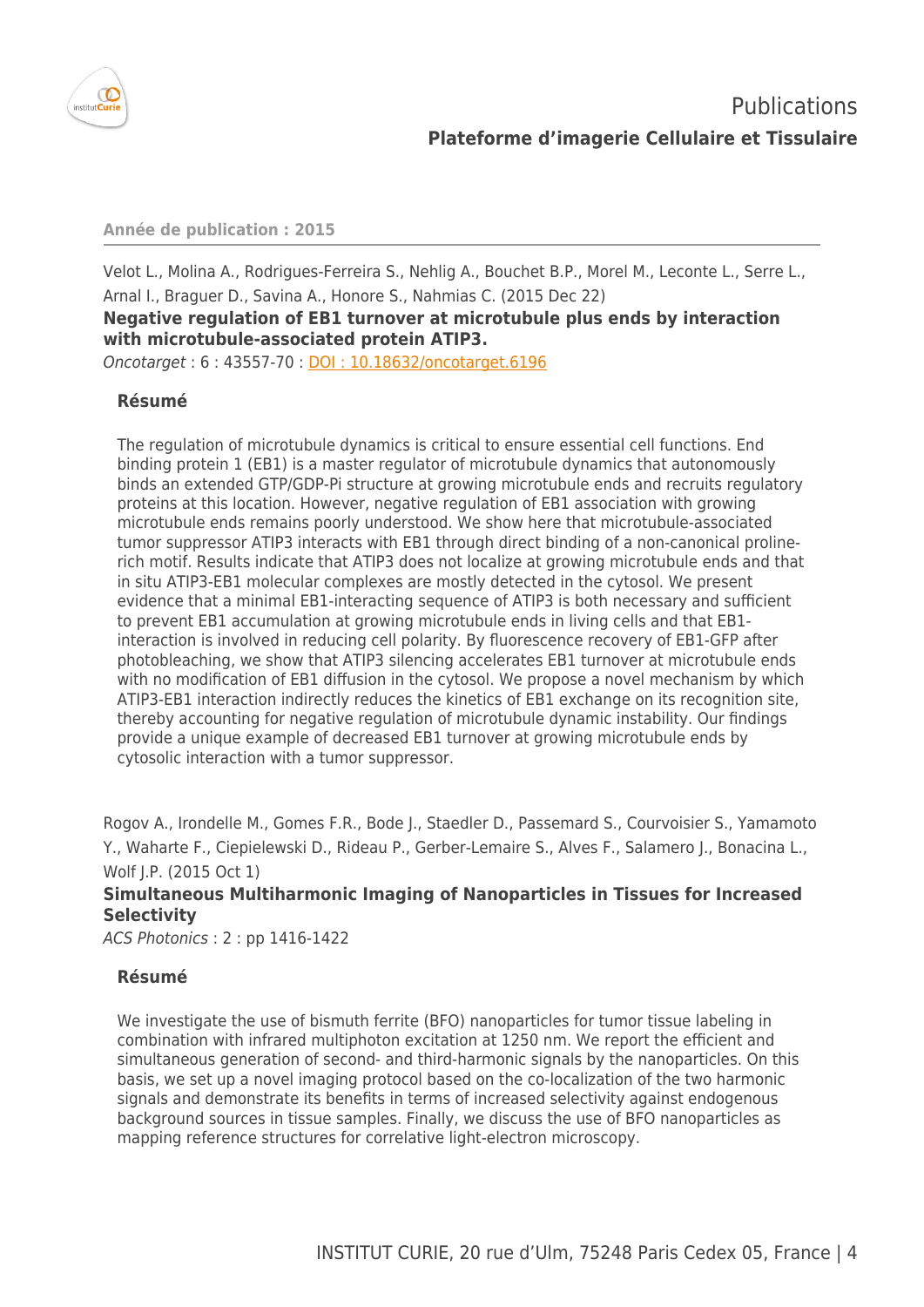

# Jani R.A., Purushothaman L.K., Rani S., Bergam P., Setty S.R.G. (2015 Sep 1) **STX13 regulates cargo delivery from recycling endosomes during melanosome biogenesis.**

Journal of cell science : 128 : 3263-76 : [DOI : 10.1242/jcs.171165](http://dx.doi.org/10.1242/jcs.171165)

## **Résumé**

Melanosomes are a class of lysosome-related organelles produced by melanocytes. Biogenesis of melanosomes requires the transport of melanin-synthesizing enzymes from tubular recycling endosomes to maturing melanosomes. The SNARE proteins involved in these transport or fusion steps have been poorly studied. We found that depletion of syntaxin 13 (STX13, also known as STX12), a recycling endosomal Qa-SNARE, inhibits pigment granule maturation in melanocytes by rerouting the melanosomal proteins such as TYR and TYRP1 to lysosomes. Furthermore, live-cell imaging and electron microscopy studies showed that STX13 co-distributed with melanosomal cargo in the tubular-vesicular endosomes that are closely associated with the maturing melanosomes. STX family proteins contain an N-terminal regulatory domain, and deletion of this domain in STX13 increases both the SNARE activity in vivo and melanosome cargo transport and pigmentation, suggesting that STX13 acts as a fusion SNARE in melanosomal trafficking pathways. In addition, STX13-dependent cargo transport requires the melanosomal R-SNARE VAMP7, and its silencing blocks the melanosome maturation, reflecting a defect in endosomemelanosome fusion. Moreover, we show mutual dependency between STX13 and VAMP7 in regulating their localization for efficient cargo delivery to melanosomes.

## Ahmed S.S., Messali Z., Ouahabi A., Trepout S., Messaoudi C., Marco S. (2015 Jan 1) **Nonparametric Denoising Methods Based on Contourlet Transform with Sharp Frequency Localization: Application to Low Exposure Time Electron Microscopy Images**

Entropy : 17 : 3461 : [DOI : 10.3390/e17053461](http://dx.doi.org/10.3390/e17053461)

## **Résumé**

Image denoising is a very important step in cryo-transmission electron microscopy (cryo-TEM) and the energy filtering TEM images before the 3D tomography reconstruction, as it addresses the problem of high noise in these images, that leads to a loss of the contained information. High noise levels contribute in particular to difficulties in the alignment required for 3D tomography reconstruction. This paper investigates the denoising of TEM images that are acquired with a very low exposure time, with the primary objectives of enhancing the quality of these low-exposure time TEM images and improving the alignment process. We propose denoising structures to combine multiple noisy copies of the TEM images. The structures are based on Bayesian estimation in the transform domains instead of the spatial domain to build a novel feature preserving image denoising structures; namely: wavelet domain, the contourlet transform domain and the contourlet transform with sharp frequency localization. Numerical image denoising experiments demonstrate the performance of the Bayesian approach in the contourlet transform domain in terms of improving the signal to noise ratio (SNR) and recovering fine details that may be hidden in the data. The SNR and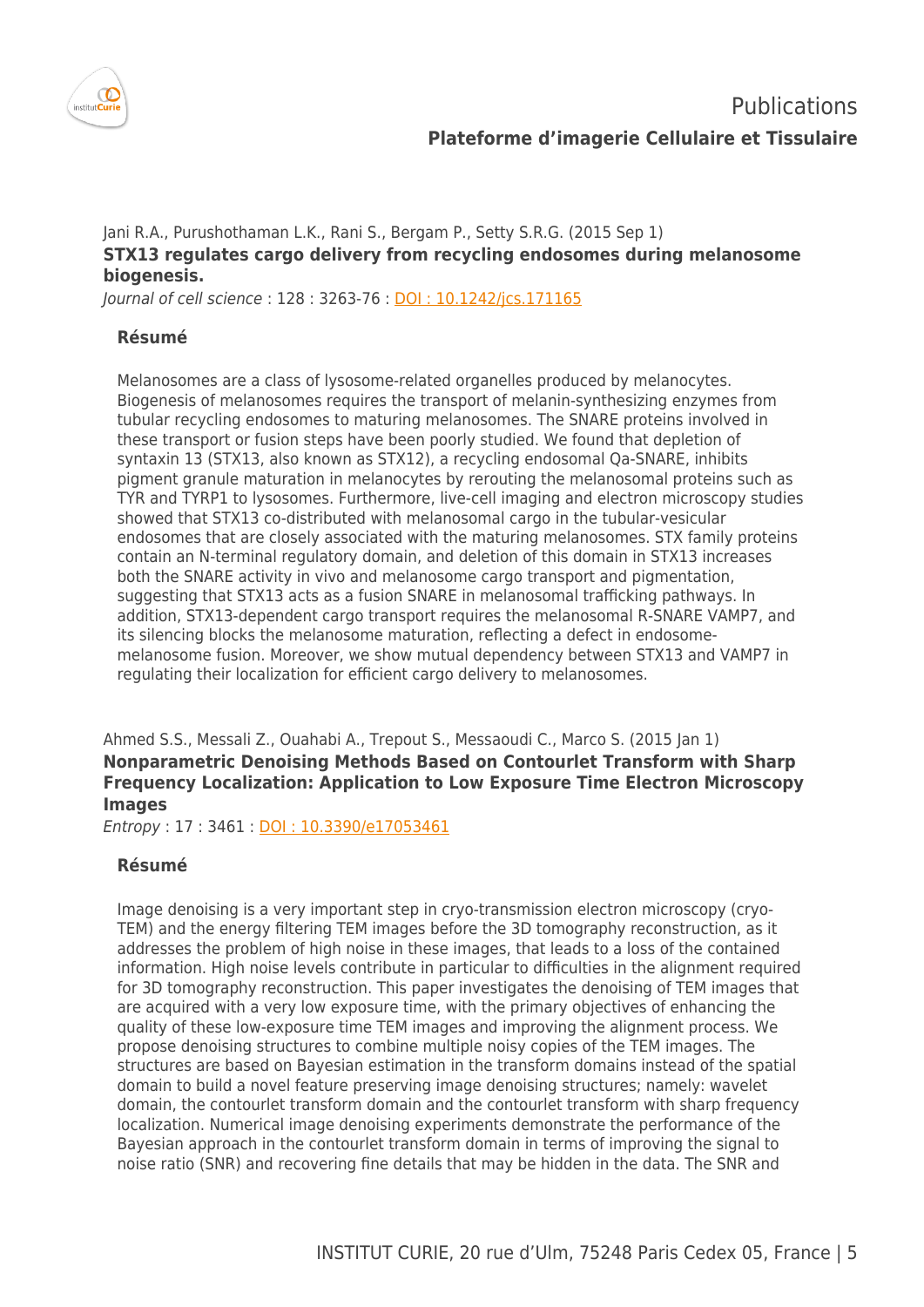

the visual quality of the denoised images are considerably enhanced using these denoising structures that combine multiple noisy copies. The proposed methods also enable a reduction in the exposure time.

#### **Année de publication : 2012**

Song W., Zukor H., Lin S.H., Liberman A., Tavitian A., Mui J., Vali H., Fillebeen C., Pantopoulos K., Wu T.D., Guerquin-Kern J.L., Schipper H.M. (2012 Oct 1)

**Unregulated brain iron deposition in transgenic mice over-expressing HMOX1 in the astrocytic compartment.**

Journal of neurochemistry : 123 : 325-36 : **[DOI : 10.1111/j.1471-4159.2012.07914.x](http://dx.doi.org/10.1111/j.1471-4159.2012.07914.x)** 

## **Résumé**

The mechanisms responsible for pathological iron deposition in the aging and degenerating mammalian CNS remain poorly understood. The stress protein, HO-1 mediates the degradation of cellular heme to biliverdin/bilirubin, free iron, and CO and is up-regulated in the brains of persons with Alzheimer&aquote;s disease and Parkinson&aquote;s disease. HO-1 induction in primary astroglial cultures promotes deposition of non-transferrin iron, mitochondrial damage and macroautophagy, and predisposes cocultured neuronal elements to oxidative injury. To gain a better appreciation of the role of glial HO-1 in vivo, we probed for aberrant brain iron deposition using Perls&aquote; method and dynamic secondary ion mass spectrometry in novel, conditional GFAP.HMOX1 transgenic mice that selectively overexpress human HO-1 in the astrocytic compartment. At 48 weeks, the GFAP.HMOX1 mice exhibited increased deposits of glial iron in hippocampus and other subcortical regions without overt changes in iron-regulatory and iron-binding proteins relative to age-matched wild-type animals. Dynamic secondary ion mass spectrometry revealed abundant FeO^signals in the transgenic, but not wild-type, mouse brain that colocalized to degenerate mitochondria and osmiophilic cytoplasmic inclusions (macroautophagy) documented by TEM. Sustained up-regulation of HO-1 in astrocytes promotes pathological brain iron deposition and oxidative mitochondrial damage characteristic of Alzheimer&aquote;s disease-affected neural tissues. Curtailment of glial HO-1 hyperactivity may limit iron-mediated cytotoxicity in aging and degenerating neural tissues.

Bosak T., Liang B., Wu T.D., Templer S.P., Evans A., Vali H., Guerquin-Kern J.L., Klepac-Ceraj V., Sim M.S., Mui J. (2012 Sep 1)

**Cyanobacterial diversity and activity in modern conical microbialites.** Geobiology : 10 : 384-401 : [DOI : 10.1111/j.1472-4669.2012.00334.x](http://dx.doi.org/10.1111/j.1472-4669.2012.00334.x)

## **Résumé**

Modern conical microbialites are similar to some ancient conical stromatolites, but growth, behavior and diversity of cyanobacteria in modern conical microbialites remain poorly characterized. Here, we analyze the diversity of cyanobacterial 16S rRNA gene sequences in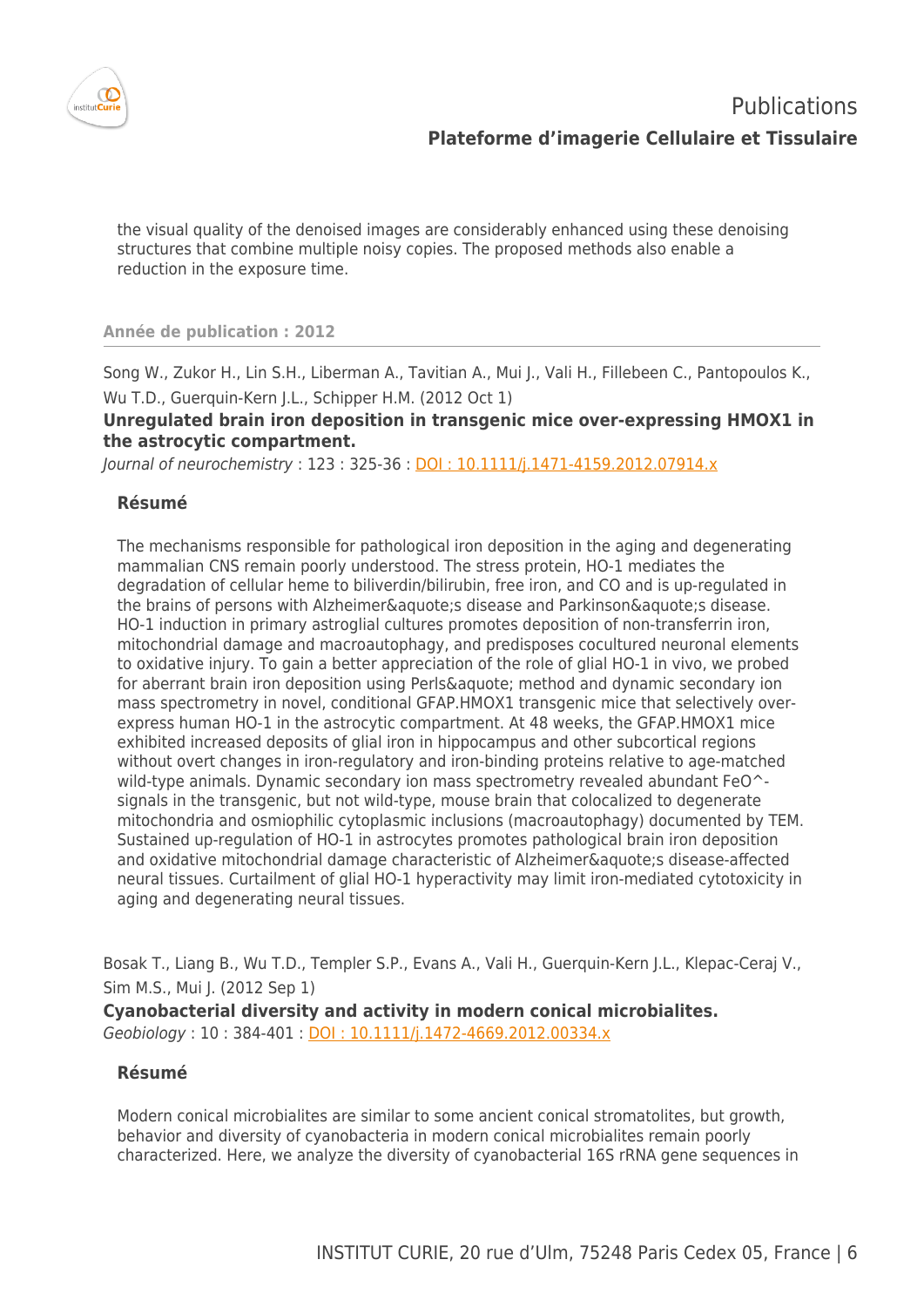

# **Publications Plateforme d'imagerie Cellulaire et Tissulaire**

conical microbialites from 14 ponds fed by four thermal sources in Yellowstone National Park and compare cyanobacterial activity in the tips of cones and in the surrounding topographic lows (mats), respectively, by high-resolution mapping of labeled carbon. Cones and adjacent mats contain similar 16S rRNA gene sequences from genetically distinct clusters of filamentous, non-heterocystous cyanobacteria from Subsection III and unicellular cyanobacteria from Subsection I. These sequences vary among different ponds and between two sampling years, suggesting that coniform mats through time and space contain a number of cyanobacteria capable of vertical aggregation, filamentous cyanobacteria incapable of initiating cone formation and unicellular cyanobacteria. Unicellular cyanobacteria are more diverse in topographic lows, where some of these organisms respond to nutrient pulses more rapidly than thin filamentous cyanobacteria. The densest active cyanobacteria are found below the upper 50 μm of the cone tip, whereas cyanobacterial cells in mats are less dense, and are more commonly degraded or encrusted by silica. These spatial differences in cellular activity and density within macroscopic coniform mats imply a strong role for diffusion limitation in the development and the persistence of the conical shape. Similar mechanisms may have controlled the growth, morphology and persistence of small coniform stromatolites in shallow, quiet environments throughout geologic history.

**Année de publication : 2011**

Gardette M., Papon J., Bonnet M., Desbois N., Labarre P., Wu T.D., Miot-Noirault E., Madelmont J.C., Guerquin-Kern J.L., Chezal J.M., Moins N. (2011 Dec 1) **Evaluation of new iodinated acridine derivatives for targeted radionuclide therapy of melanoma using 125I, an Auger electron emitter.** Investigational new drugs : 29 : 1253-63 : [DOI : 10.1007/s10637-010-9471-x](http://dx.doi.org/10.1007/s10637-010-9471-x)

## **Résumé**

The increasing incidence of melanoma and the lack of effective therapy on the disseminated form have led to an urgent need for new specific therapies. Several iodobenzamides or analogs are known to possess specific affinity for melanoma tissue. New heteroaromatic derivatives have been designed with a cytotoxic moiety and termed DNA intercalating agents. These compounds could be applied in targeted radionuclide therapy using (125)I, which emits Auger electrons and gives high-energy, localized irradiation. Two iodinated acridine derivatives have been reported to present an in vivo kinetic profile conducive to application in targeted radionuclide therapy. The aim of the present study was to perform a preclinical evaluation of these compounds. The DNA intercalating property was confirmed for both compounds. After radiolabeling with (125)I, the two compounds induced in vitro a significant radiotoxicity to B16F0 melanoma cells. Nevertheless, the acridine compound appeared more radiotoxic than the acridone compound. While cellular uptake was similar for both compounds, SIMS analysis and in vitro protocol showed a stronger affinity for melanin with acridone derivative, which was able to induce a predominant scavenging process in the melanosome and restrict access to the nucleus. In conclusion, the acridine derivative with a higher nuclear localization appeared a better candidate for application in targeted radionuclide therapy using (125)I.